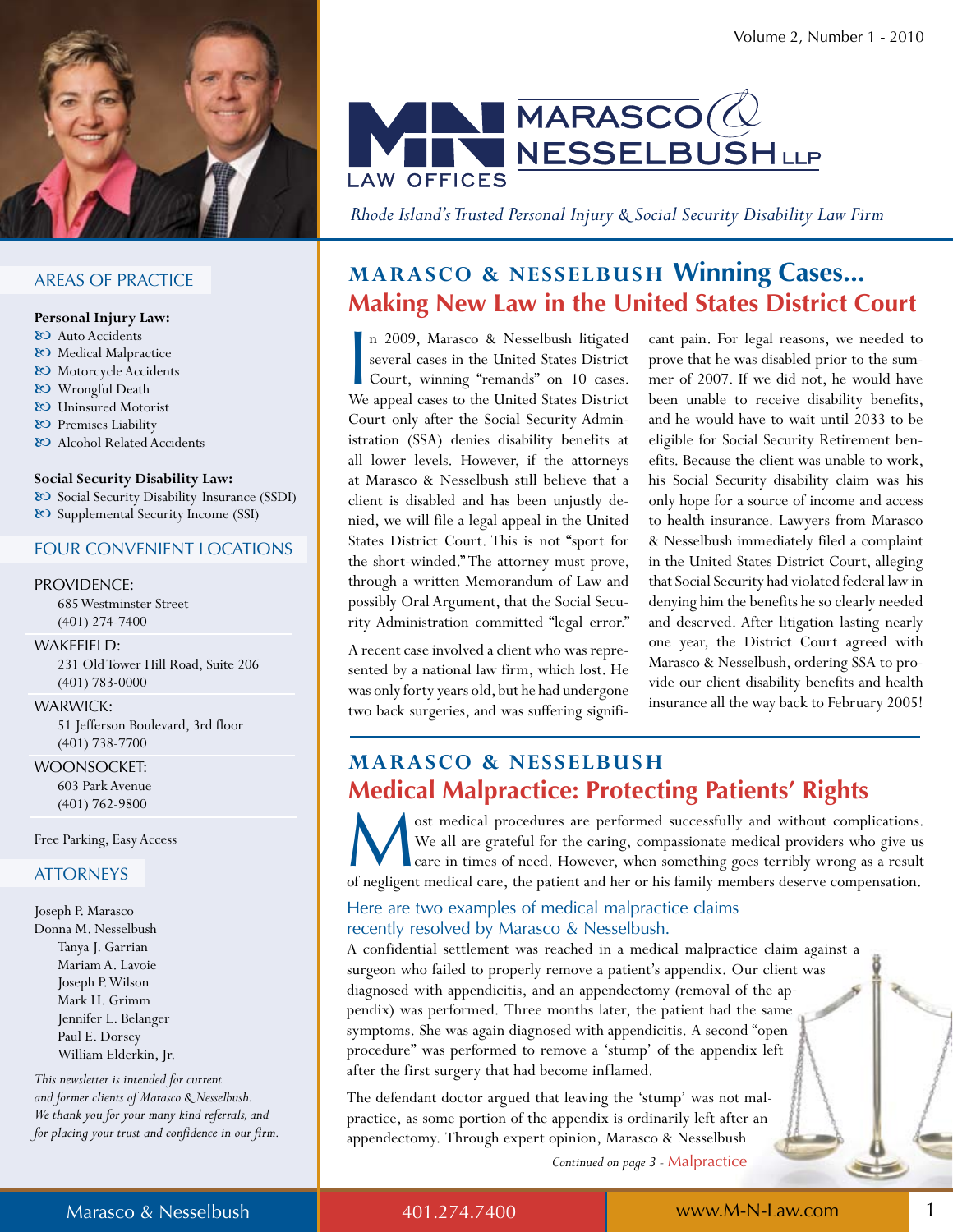**LANDLORD LIABILITY**  $\frac{1}{2}$ 

# **What Every Tenant and Landlord Should Know**

W e all find ourselves on other people's property. Normally we don't even think about this, but in the event of an accident, we are forced to consider issues of liability. Landlords and property owners generally have a duty to maintain the property they own in a reasonably safe condition. Premises liability cases are decided based upon what a reasonable person would do to protect the health and safety of those on his or her property.

It is important that property owners, landlords and tenants understand their basic responsibilities. Generally, a landlord's responsibilities include the duty to inspect the premises to ensure that no unsafe conditions exist. In addition, there is a duty to provide maintenance and repair. The extent of this responsibility is defined by what a "reasonable person" would do to maintain property.

Many cases in this area of law involve notions of reasonableness on both the part of the landlord and the injured party. For example, in the context of ice and snow, a landlord has a "non-delegable" duty to maintain "common areas" (walkways, steps, driveways, sidewalks, etc.) in a reasonably safe condition. The landlord has a reasonable time after inclement weather to make the common areas safe. Often, lease agreements will contain provisions requiring tenants to maintain common areas. Although this type of agreement may be effective against a tenant who has signed it, it does not insulate the property owner from liability relative to third parties. A tenant's guests, someone delivering a package or mail, or any other pedestrian could all con**Common examples of property owner liability:**

- Failure to install or maintain fire safety devices (smoke detectors, carbon monoxide detectors, sprinkler systems, etc.)
- Improper or insufficient lighting of common areas
- Structural maintenance deficiencies (handrails, porch rails or stairways unsafe, or similar issues)
- presence of environmental toxins (lead, toxic mold, etc.)
- parking lot or walkway maintenance deficiencies (tripping or slipping hazards)

eliminate the right to recover. Here is an example drawn from an actual case:

Marasco & Nesselbush partner Joseph P. Marasco obtained \$280,000 on behalf of the client who fell, injuring her leg on a basement stairway. Our client was a tenant on the property which we alleged was poorly maintained. The property had a common stairway, meaning a stairway available for use by all tenants in the multi-family dwell-

> ing. Our client lost her balance on uneven stairs, reached for the handrail to support herself, the handrail broke, and our client then fell. We alleged that the stairway failed to comply with existing building codes and was negligently maintained. Our engineering expert observed that the stairs failed to have a consistent height, the handrail was poorly maintained, and was incapable of providing support.

> The Defendants (landlord and landlord's insurer) argued that there was an alternate access to the basement; that the tenant (our client) was aware of the condition of the stairs and chose voluntarily to encounter this known risk. Among other considerations weighing heavily upon the outcome of the case were investigative reports demonstrating that the landowner, who owned many properties, had numerous housing code violations, some of which were consistent with the alleged defect in this case. Attorney Marasco established that the landowner professed to maintain this property as he had all of his properties. However, Marasco & Nesselbush had amassed evidence of a pattern of neglectful property management.

ceivably sue a property owner if they suffer harm as a result of the unsafe condition.

Landowners and their insurance companies frequently argue "comparative fault" or "assumption of the risk." Simply put, they will claim that the injured party's own actions should reduce their damages or Cases like this show that tenants need to be aware of their legal rights and that property owners should be diligent in the maintenance of their property and should carry substantial liability insurance. For other representative premises liability cases we have settled or won at trial, please visit our website: www.M-N-Law.com



2 Marasco & Nesselbush 401.274.7400 www.M-N-law.com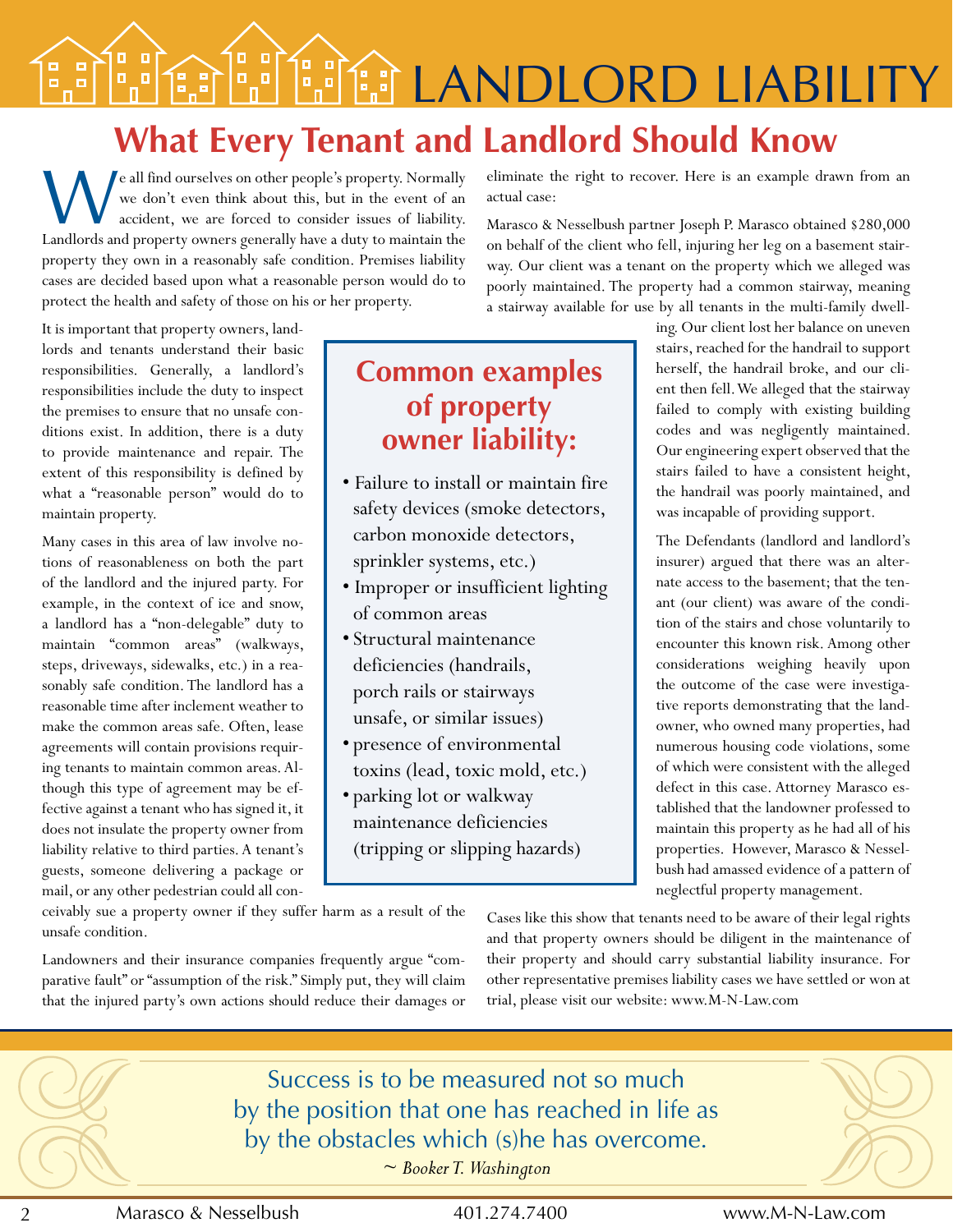# Feature Organization: **Brain Injury Association of Rhode Island**

D id you know that 5,300 Rhode Islanders will suffer some level of brain injury each year? Sports concussions, trauma caused by falls or auto accidents, assaults and military service can all lead to serious brain injuries.

For a number of years now, Marasco & Nesselbush has been pleased to support the fine work of the Brain Injury Association of Rhode Island (BIARI), a statewide organization dedicated specifically to providing emotional support, guidance, and education to those who are suddenly faced with the effects of brain injury. Marasco & Nesselbush wishes to make our clients aware of the many resources that BIARI can offer people affected by brain injuries.

BIARI seeks to increase public awareness of traumatic brain injury and its consequences. It encourages appropriate rehabilitation and services for survivors of brain injury, and it disseminates information about brain injury.

BIARI actively collaborates with state and private entities to educate survivors, family members and professionals on all aspects of brain injury prevention, treatment and support needs. It offers support groups, a resource guide, professional referrals and other services to people dealing with the aftermath of brain injuries. Its membership includes brain injury survivors, their families and friends, health-care professionals, physicians, providers of brain injury rehabilitation, and other advocates. BIARI's Brain Injury Resource Center improves access to information on traumatic brain injury and enhances the effectiveness of agencies and service providers who work with survivors of brain injury. For more information, please visit www.biausa.org/RI or call (401) 461-6599.

#### Malpractice - *Continued from page 1*

attorney Mark H. Grimm established that the 'stump' left behind was too large. The surgeon's insurer ultimately agreed to settle the case.

Our client was compensated for the pain, surgery and additional scarring endured as a result of the defendant surgeon's negligence.

Fortunately for all of us, most surgeries are successful in resolving the targeted problem. In those that do not, the critical factor is whether the medical provider acted within the "standard of care." Below is another example of a negligent surgical procedure recently resolved by our firm.

An elderly woman went to an eye doctor for cataract surgery. During the procedure, the surgeon allowed a portion of the patient's lens material to fall into the eye. The surgeon tried to remove the material but failed. The patient's vision worsened after the surgery, yet the ophthalmologist did not refer her to a specialist for nearly a month.

When corrective surgery was finally performed by a specialist, the retina had detached and had to be repaired. Our client's vision was worse after the surgery; she now wears glasses all the time and is unable to do simple things such as reading and knitting.

Our firm demonstrated that the original surgeon was negligent. After lengthy litigation, the defendant doctor agreed to a confidential settlement to avoid trial.

While we sincerely hope that our clients and their loved ones will never experience the traumatic and life-changing events associated with medical malpractice, we are proud to seek justice for those who do require assistance in this complicated field of law.

## What to Do If You Are In An Auto Accident Clip this and keep in the glove box of your vehicle

Call 911 right away. Do NOT move your vehicle until a police officer says it's OK, unless it's necessary for safety reasons.



If you or your passengers are hurt, get medical help right away. If paramedics, EMTs, or police officers advise you or your passengers to take an ambulance to an emergency room, do it.

Get the names, addresses, and phone numbers of everyone who saw the accident happen (including other drivers and people walking on the street).

Get the names, addresses, drivers' license numbers and insurance information from all the other drivers involved in the accident.

If the person who hit you flees the scene before the police arrive, try to get the license plate number. Write down the plate number, state, color and model of car, if possible.

If possible, take pictures of the accident scene and damage to all vehicles with a camera or cell phone.

Never talk with an insurance company (even your own) before you talk with your attorney.

Please visit our website

www.**M-N-Law**.com

or call us at

**(401) 274-7400** 

for more information or a free legal consultation about a car, truck or cycle accident.



## find us on facebook!